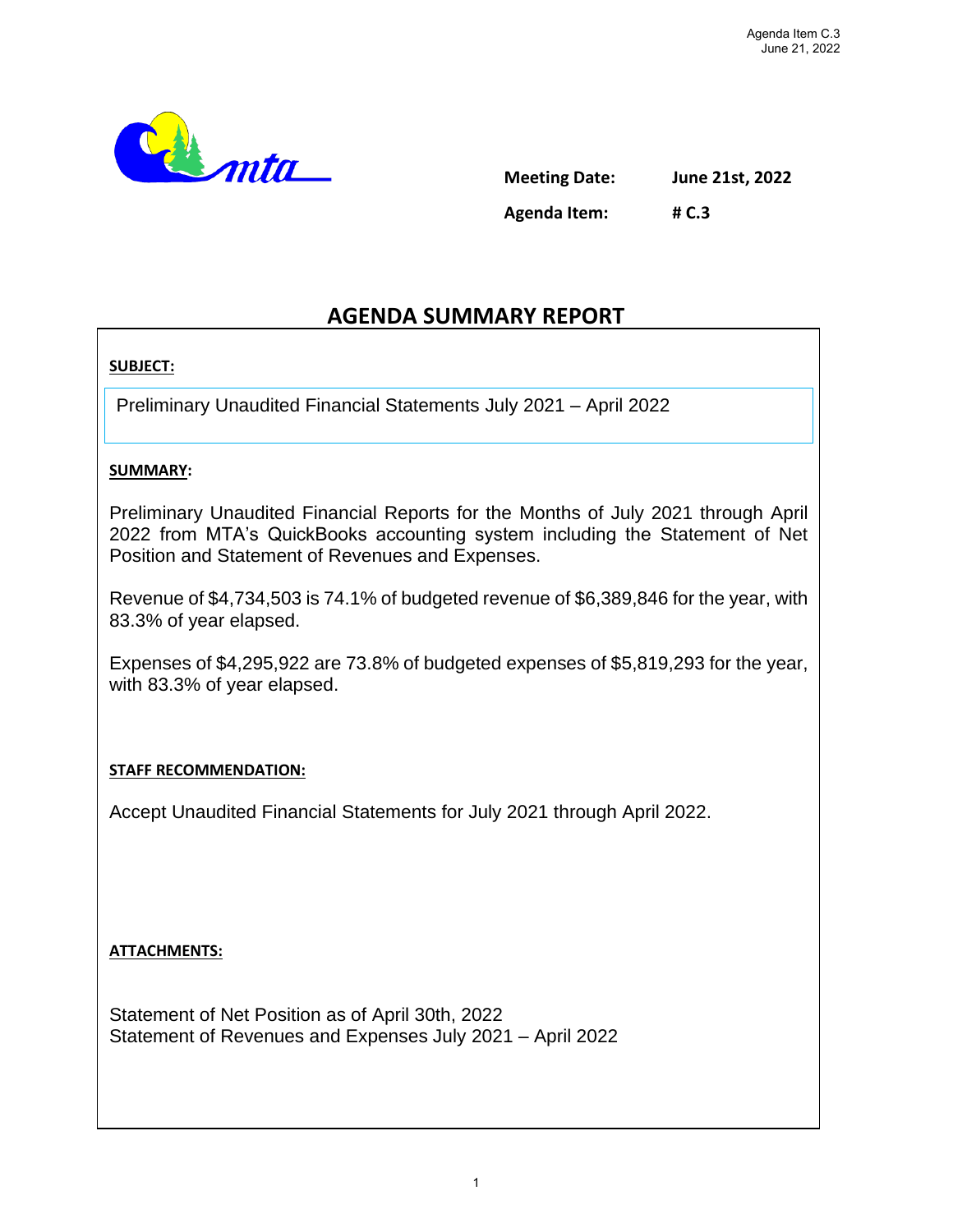## **Mendocino Transit Authority Statement of Net Position As of April 30th, 2022**

**ASSETS**

| SSETS                                         |             |
|-----------------------------------------------|-------------|
| <b>Current Assets</b>                         |             |
| <b>Checking/Savings</b>                       |             |
| 101.900 · Cash                                |             |
| 101.100 · Cash-Operating                      |             |
| <b>Operating Cash</b>                         | 288,590     |
| <b>LCTOP Operating</b>                        | 165,310     |
| <b>Senior Operating</b>                       | 194,010     |
| <b>Payroll &amp; Benefits Operating</b>       | 246,740     |
| Total 101.100 · Cash-Operating Total          | 894,651     |
| 101.200 · Cash-Capital                        |             |
| 101.202 - Capital Wkg-MUNIS #4100             | 544,403     |
| 101.203 · Cap CALOES - MUNIS #4140            | 2,370       |
| 101.204 - Capital PTMISEA-MUNIS #4230         | 272,415     |
| 101.227 - Cap LCTOP-Umpqua #2776              | 64,720      |
| Total 101.200 · Cash-Capital                  | 883,908     |
| Total 101.900 · Cash                          | 1,778,559   |
| Total 102.000 · Accounts Receivable           | 556,491     |
| <b>Other Current Assets</b>                   |             |
| Total 102.300 · Grants Receivable             | 588,098     |
| Total 102.100 · Accounts Receivable Other     | 147,673     |
| Total 103.990 - Inventory                     | 20,393      |
| Total 104.199 · Prepaid Expenses Total        | 27,759      |
| Total 104.200 - Undeposited Funds             | 5,265       |
| <b>Total Other Current Assets</b>             | 789,188     |
| <b>Total Current Assets</b>                   | 3,124,237   |
| <b>Fixed Assets</b>                           |             |
| Total 111.900 · Fixed Assets                  | 21,903,366  |
| Total 111.910 · Accumulated Depreciation      | -13,336,425 |
| Total 115.900 · Construction in Progress      | 49,293      |
| Total 121.900 · Intangible Total              | 15,000      |
| Total 121.910 · Accum Amortization Total      | $-15,000$   |
| <b>Total Fixed Assets</b>                     | 8,616,234   |
| <b>Other Assets</b>                           |             |
| Total 131.900 - Deferred Outflows of Resource | 773,800     |
| <b>Total Other Assets</b>                     | 773,800     |
|                                               |             |

**TOTAL ASSETS 12,514,271**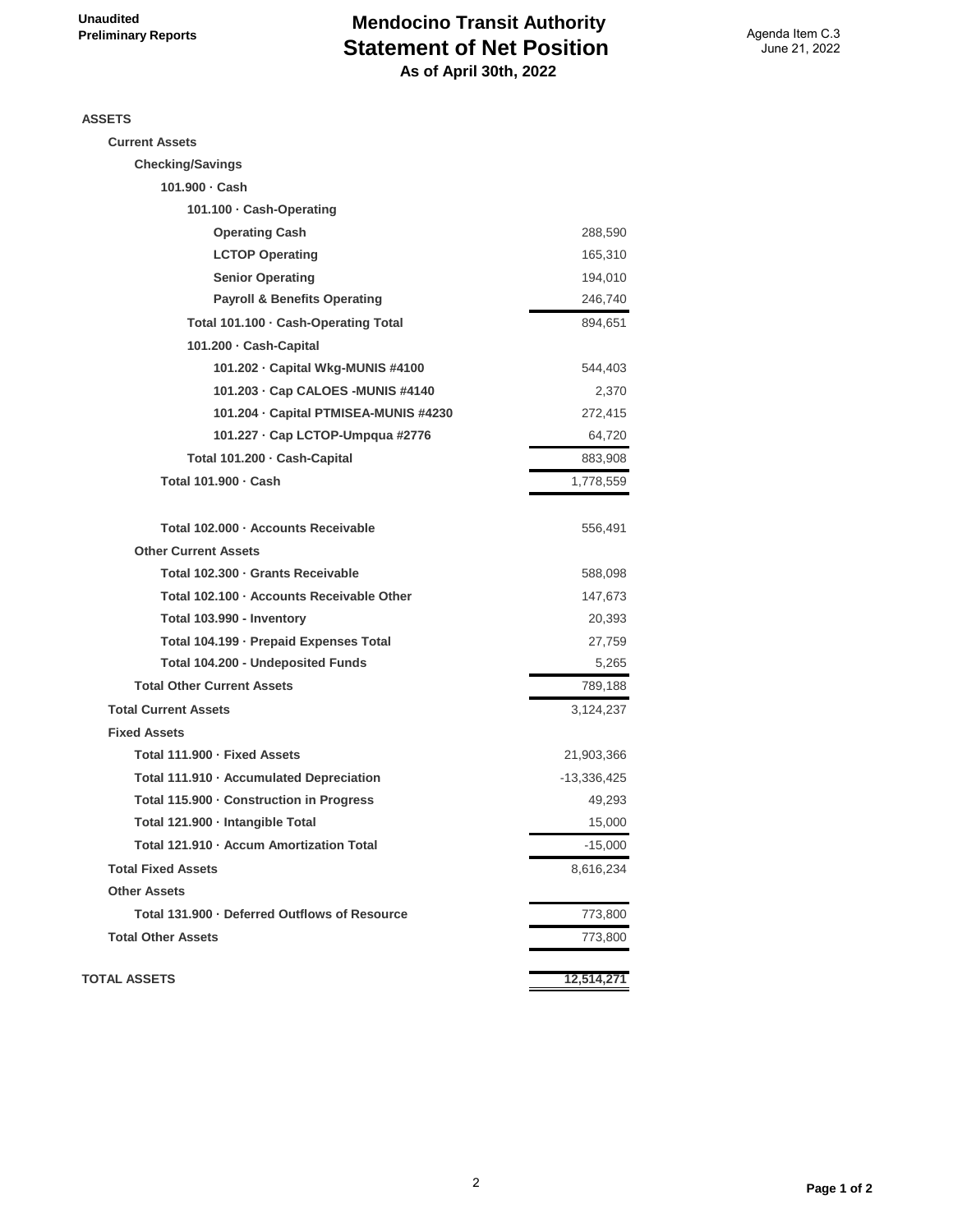## **Mendocino Transit Authority Statement of Net Position As of April 30th, 2022**

#### **LIABILITIES & EQUITY**

| Liabilities                            |           |
|----------------------------------------|-----------|
| <b>Current Liabilities</b>             |           |
| <b>Accounts Payable</b>                |           |
| <b>Total Accounts Payable</b>          | 225,306   |
| <b>Total Credit Cards</b>              | 18,014    |
| <b>Other Current Liabilities</b>       |           |
| <b>Deferred Grant Revenue</b>          | 820,227   |
| <b>CalPERS Loan Repayments</b>         | -19       |
| 205.700 · Uncashed Checks              | 8,862     |
| 205.900 · Accruals Total               |           |
| 203.140 - Misc Deductions              | $-603$    |
| 205.200 · Accrued Payroll              | 115,813   |
| 205.300 - Accrued Retirement           | 456       |
| 205.400 · Accrued Deferred Comp        | $-150$    |
| 205.500 - Accrued Vacation             | 151,040   |
| 205.600 - Accrued Sick Leave           | 79,335    |
| Total 205.900 · Accruals Total         | 345,891   |
| <b>Total Other Current Liabilities</b> | 1,174,961 |
| <b>Total Current Liabilities</b>       | 1,418,280 |
| <b>Long Term Liabilities</b>           |           |
| 231.900 · Prov-Restricted Funds        |           |
| 231.100 - Provision for Liability      | 19,342    |
| 231.200 · Provision for Vehicle Damage | 10,103    |
| 231.300 · Provision for Unemployment   | 116,799   |
| 231.400 · Provision for Cafeteria Plan | 11,856    |
| 231.500 · Provision for Worker's Comp  | 199       |
| Total 231.900 · Prov-Restricted Funds  | 158,299   |
| 235.300 - Deferred Inflows of Resource | 140,738   |
| 235.910 - Pension Liabilities          | 2,021,316 |
| <b>Total Long Term Liabilities</b>     | 2,320,353 |
| <b>Total Liabilities</b>               | 3,738,634 |
| <b>Equity</b>                          |           |
| Total 399.900 · Equity                 | 9,273,818 |
| <b>Net Income</b>                      | -498,180  |
| <b>Total Equity</b>                    | 8,775,638 |
|                                        |           |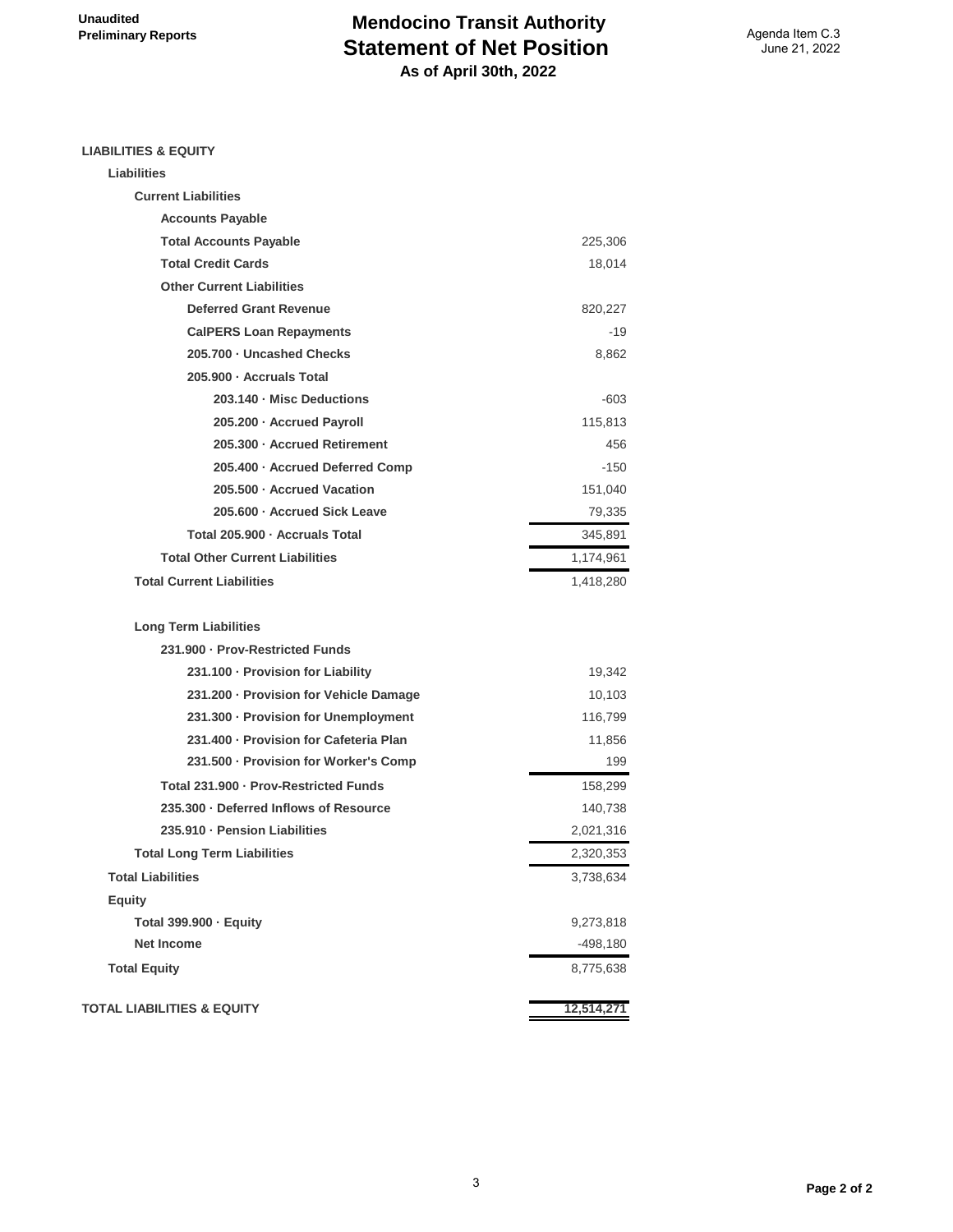**Preliminary Unaudited**

### **Mendocino Transit Authority Statement of Revenues, Expenses July 2021-April 2022**

|                                              |                   | <b>TOTAL</b> |             |  |
|----------------------------------------------|-------------------|--------------|-------------|--|
|                                              | Jul '21 - Apr '22 | Budget       | % of Budget |  |
| Ordinary Income/Expense                      |                   |              |             |  |
| Income                                       |                   |              |             |  |
| 411.000 - OPERATING REVENUE.                 |                   |              |             |  |
| 401.100 · Fares-Passengers                   | 181,286           | 460,000      | 39.4%       |  |
| 413.000 - Redwood Coast Regional Center      | 61,323            | 65,000       | 94.3%       |  |
| 409.200 · Sonoma County Contract             | 147,673           | 177,200      | 83.3%       |  |
| Total 411.000 - OPERATING REVENUE.           | 390,282           | 702,200      | 55.6%       |  |
| 420.000 - REVENUES FROM OTHER SOURCES        |                   |              |             |  |
| 413.113 - 5311 CARES Assistance              | $\mathbf 0$       | 650,000      | 0.0%        |  |
| 406.100 Advertising Contract                 | 111,228           | 100,000      | 111.2%      |  |
| Total 407.100 - Maintenance Revenue          | 21,036            | 49,500       | 42.5%       |  |
| 407.400 · Investment(Interest) Income        | 9,074             | 7,500        | 121.0%      |  |
| 407.500 Other - Fuel Rebates, Etc.           | 9,063             | 4,000        | 226.6%      |  |
| 409.100 · Local Transportation Fund (LTF)    | 2,861,910         | 3,434,291    | 83.3%       |  |
| 409.110 · State Transit Assistance (STA)     | 546,016           | 455,221      | 119.9%      |  |
| 422.000 · 5310 Operating Assistance          | 36,459            | $\mathbf 0$  | n/a         |  |
| 413.101 · 5311 Operating Assistance          | 443,100           | 552,134      | 80.3%       |  |
|                                              | 160,104           | 300,000      |             |  |
| 413.110 - 5311(f) Operating Assistance       |                   |              | 53.4%       |  |
| 411.100 - LCTOP Cap & Trade - Operating      | $\mathbf 0$       | 90,000       | 0.0%        |  |
| 426.000 · Ag Van Leases                      | 26,836            | 45,000       | 59.6%       |  |
| 409.101 - MCOG - SGR/Caltrans SB1            | 119,396           | 0            | n/a         |  |
| Total 420,000 - REVENUES FROM OTHER SOURCES  | 4,344,222         | 5,687,646    | 76.4%       |  |
| <b>Total Income</b>                          | 4,734,503         | 6,389,846    | 74.1%       |  |
| <b>Expense</b>                               |                   |              |             |  |
| Total 501.100 · WAGES                        | 2,361,718         | 2,934,832    | 80.5%       |  |
| Total 510.000 - BENEFITS                     | 814,091           | 1,456,831    | 55.9%       |  |
| 520.000 - SERVICE/USER FEES                  |                   |              |             |  |
| 521.000 - Vehicle Technical Services         | 216               | 8,500        | 2.5%        |  |
| 521.250 · Towing                             | 917               | 3,200        | 28.7%       |  |
| 521.500 - Property Maintenance Services      | 2,311             | 2,750        | 84.0%       |  |
| 521.700 - Contract IT Services               | 17,750            | 30,000       | 59.2%       |  |
| 503.202 · Legal Counsel                      | 5,121             | 25,000       | 20.5%       |  |
| 508.100 · Purch. Trans (Willits DAR)         | 1,874             | 2,400        | 78.1%       |  |
| 523.000 - Marketing                          | 13,918            | 8,000        | 174.0%      |  |
| 509.300 · Advertising, Legal Notices         | 34,613            | 18,000       | 192.3%      |  |
| 524.000 · Software Maintenance Fees          | 33,678            | 45,000       | 74.8%       |  |
| 524.200 · Drug & Alcohol Services            | 5,924             | 6,000        | 98.7%       |  |
| 525.000 - Facility Security System           | 1,048             | 1,500        | 69.9%       |  |
| 525.500 · Accident / Incident Payables       | 2,861             | 15,000       | 19.1%       |  |
| 503.200 · Professional & Technical Svcs      | 123,086           | 134,380      | 91.6%       |  |
| Total 520.000 - SERVICE/USER FEES            | 243,318           | 299,730      | 81.2%       |  |
| 530.000 - MATERIALS & SUPPLIES               |                   |              |             |  |
| 504.110 - Fuel                               | 286,524           | 400,000      | 71.6%       |  |
| $504.120 \cdot Tires$                        | 31,036            | 35,000       | 88.7%       |  |
| 504.115 - Lubrication                        | 10,702            | 25,000       | 42.8%       |  |
| 532.500 · Tools                              | 809               | 1,500        | 53.9%       |  |
| Total 504.100 · Vehicle Maint & Repair Parts | 17,281            | 50,000       | 34.6%       |  |
| Total 504.200 - Expensed Parts               | 1,978             | 2,500        | 79.1%       |  |
| 504.610 · Shop Supplies                      | 2,577             | 20,000       | 12.9%       |  |
| 504.620 · Facilities, Maint & Repair Parts   | 29,947            | 35,000       | 85.6%       |  |
| 504.400 Office Supplies                      | 23,558            | 25,000       | 94.2%       |  |
| 509.200 · Printing (Schedules, brochures)    | 4,363             | 7,000        | 62.3%       |  |
| 536.700 · Computer Programs & Supplies       | 12,148            | 4,500        | 269.9%      |  |
|                                              |                   |              |             |  |